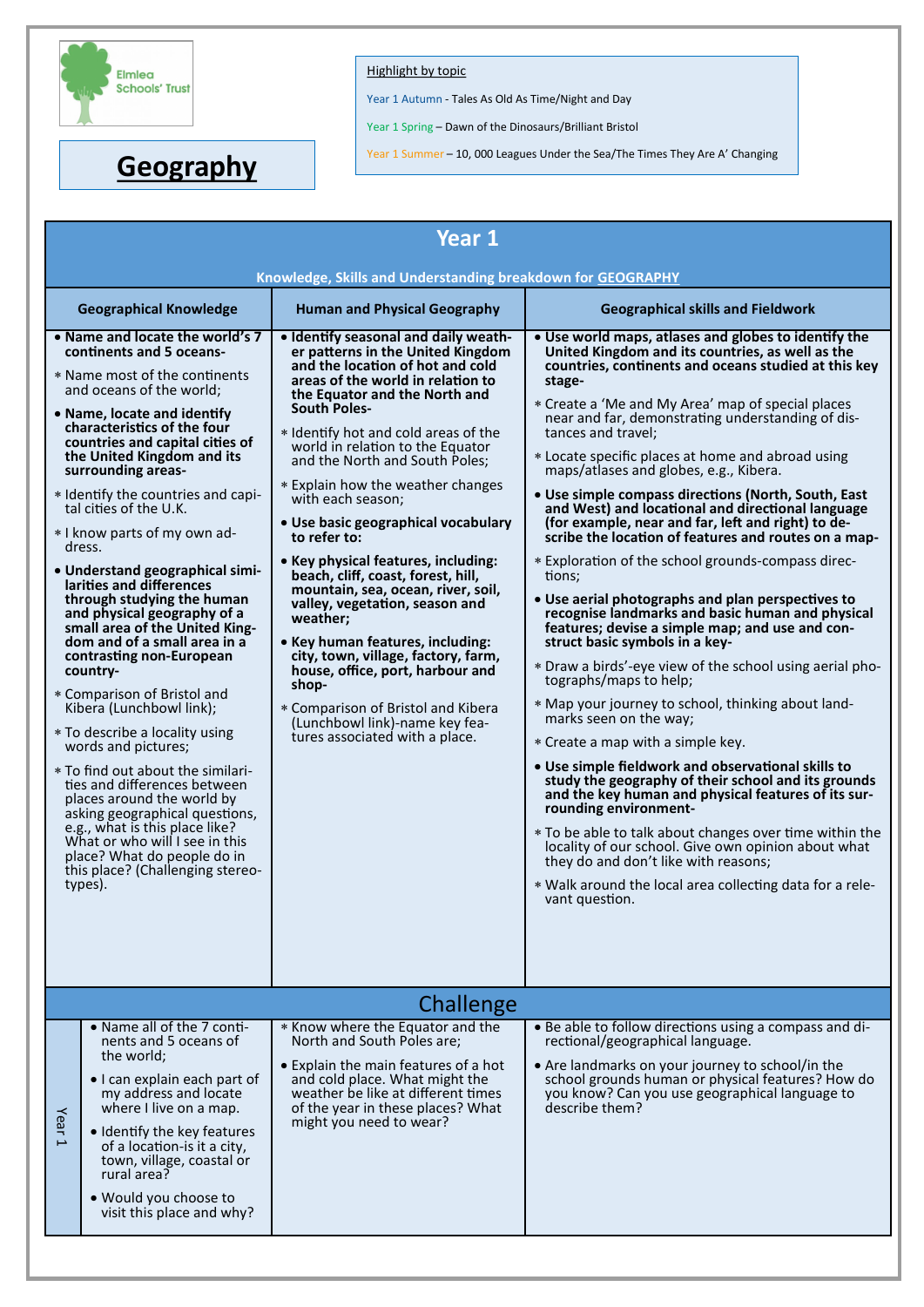

**Geography**

## Highlight by topic

Year 2 Autumn – Explorers

Year 2 Spring - Cities

Year 2 Summer – Artists/Castles

| <b>Year 2</b>                                                                                                                                                                                                                                                                                                                                                                                                                                                                                                                                                                                                                                                                                                                                                                                                                                                                                                                                                                                                                                                                                                                                                                                                                                                                                                                                                                                                                                                                                                                                                                                                                                                                                                                                                                                                                                                                                                                                                                                                                                                                                                                                                                                                                      |                                                                                                                                                                                                                                                                                                                                                                                                                                                                                                                                                                                                                                                                                                                                                                                                                                                                                                                                                                                                                                                                                                                                                                                                                                                                                                                                                                                                                                                                                                 |  |  |  |  |  |
|------------------------------------------------------------------------------------------------------------------------------------------------------------------------------------------------------------------------------------------------------------------------------------------------------------------------------------------------------------------------------------------------------------------------------------------------------------------------------------------------------------------------------------------------------------------------------------------------------------------------------------------------------------------------------------------------------------------------------------------------------------------------------------------------------------------------------------------------------------------------------------------------------------------------------------------------------------------------------------------------------------------------------------------------------------------------------------------------------------------------------------------------------------------------------------------------------------------------------------------------------------------------------------------------------------------------------------------------------------------------------------------------------------------------------------------------------------------------------------------------------------------------------------------------------------------------------------------------------------------------------------------------------------------------------------------------------------------------------------------------------------------------------------------------------------------------------------------------------------------------------------------------------------------------------------------------------------------------------------------------------------------------------------------------------------------------------------------------------------------------------------------------------------------------------------------------------------------------------------|-------------------------------------------------------------------------------------------------------------------------------------------------------------------------------------------------------------------------------------------------------------------------------------------------------------------------------------------------------------------------------------------------------------------------------------------------------------------------------------------------------------------------------------------------------------------------------------------------------------------------------------------------------------------------------------------------------------------------------------------------------------------------------------------------------------------------------------------------------------------------------------------------------------------------------------------------------------------------------------------------------------------------------------------------------------------------------------------------------------------------------------------------------------------------------------------------------------------------------------------------------------------------------------------------------------------------------------------------------------------------------------------------------------------------------------------------------------------------------------------------|--|--|--|--|--|
| Knowledge, Skills and Understanding breakdown for GEOGRAPHY                                                                                                                                                                                                                                                                                                                                                                                                                                                                                                                                                                                                                                                                                                                                                                                                                                                                                                                                                                                                                                                                                                                                                                                                                                                                                                                                                                                                                                                                                                                                                                                                                                                                                                                                                                                                                                                                                                                                                                                                                                                                                                                                                                        |                                                                                                                                                                                                                                                                                                                                                                                                                                                                                                                                                                                                                                                                                                                                                                                                                                                                                                                                                                                                                                                                                                                                                                                                                                                                                                                                                                                                                                                                                                 |  |  |  |  |  |
| <b>Geographical Knowledge</b><br><b>Human and Physical Geography</b>                                                                                                                                                                                                                                                                                                                                                                                                                                                                                                                                                                                                                                                                                                                                                                                                                                                                                                                                                                                                                                                                                                                                                                                                                                                                                                                                                                                                                                                                                                                                                                                                                                                                                                                                                                                                                                                                                                                                                                                                                                                                                                                                                               | <b>Geographical skills and Fieldwork</b>                                                                                                                                                                                                                                                                                                                                                                                                                                                                                                                                                                                                                                                                                                                                                                                                                                                                                                                                                                                                                                                                                                                                                                                                                                                                                                                                                                                                                                                        |  |  |  |  |  |
| • Name and locate the world's 7<br>. Identify seasonal and daily weather<br>continents and 5 oceans-<br>patterns in the United Kingdom and<br>the location of hot and cold areas of<br>* Name and locate the 7 conti-<br>the world in relation to the Equator<br>nents and 5 oceans of the<br>and the North and South Poles-<br>world;<br>* Use a variety of secondary sources to<br>• Name, locate and identify<br>identify hot and cold areas of the<br>characteristics of the four<br>world in relation to the Equator and<br>countries and capital cities of<br>the North and South Poles;<br>the United Kingdom and its<br>surrounding areas-<br>* Make predictions about what the<br>weather may be like in different<br>* Identify the countries and capi-<br>parts of the world-how does this<br>tal cities of the U.K. and sur-<br>affect people?<br>rounding seas;<br>* Find rainforests on maps and globes<br>* I can locate where I live on a<br>and know about the four layers of<br>map. I know my own address<br>the rainforest.<br>and can explain each part of it.<br>· Use basic geographical vocabulary<br>• Understand geographical simi-<br>to refer to:<br>larities and differences<br>through studying the human<br>• Key physical features, including:<br>and physical geography of a<br>beach, cliff, coast, forest, hill, moun-<br>small area of the United King-<br>tain, sea, ocean, river, soil, valley,<br>dom and of a small area in a<br>vegetation, season and weather;<br>Key human features, including: city,<br>contrasting non-European<br>country-<br>town, village, factory, farm, house,<br>office, port, harbour and shop-<br>* Studying a contrasting environ-<br>* Compare and contrast cities using<br>ment (Borneo), identifying the<br>human and physical features of<br>geographical language.<br>this place.<br>* To be able to use my experi-<br>ences and ask relevant ques-<br>tions to find out about the simi-<br>larities and differences be-<br>tween places around the<br>world, using different sources<br>of evidence to help. Askwhat<br>is this place like? What or who<br>will I see in this place? What do<br>people do in this place?<br>(Challenging stereotypes). | . Use world maps, atlases and globes to identify the<br>United Kingdom and its countries, as well as the<br>countries, continents and oceans studied at this key<br>stage-<br>* Locate a variety of places at home and abroad using<br>maps/atlases and globes, e.g., Greece.<br>• Use simple compass directions (North, South, East<br>and West) and locational and directional language<br>(for example, near and far, left and right) to describe<br>the location of features and routes on a map-<br>* Using compass directions and navigational language<br>to locate different items using a map.<br>• Use aerial photographs and plan perspectives to<br>recognise landmarks and basic human and physical<br>features; devise a simple map; and use and con-<br>struct basic symbols in a key-<br>* Use simple grid referencing when working with a map<br>of local area-use an aerial image to recognise land-<br>marks and basic physical features.<br>. Use simple fieldwork and observational skills to<br>study the geography of their school and its grounds<br>and the key human and physical features of its sur-<br>rounding environment-<br>* To be able to talk about the locality of our school-do<br>people ever spoil the area? Do people try to make it<br>better? Give own opinion about what they do and<br>don't like with reasons-compare to a different locality<br>they have visited;<br>* Walk around the local area collecting data for a rele-<br>vant question. |  |  |  |  |  |